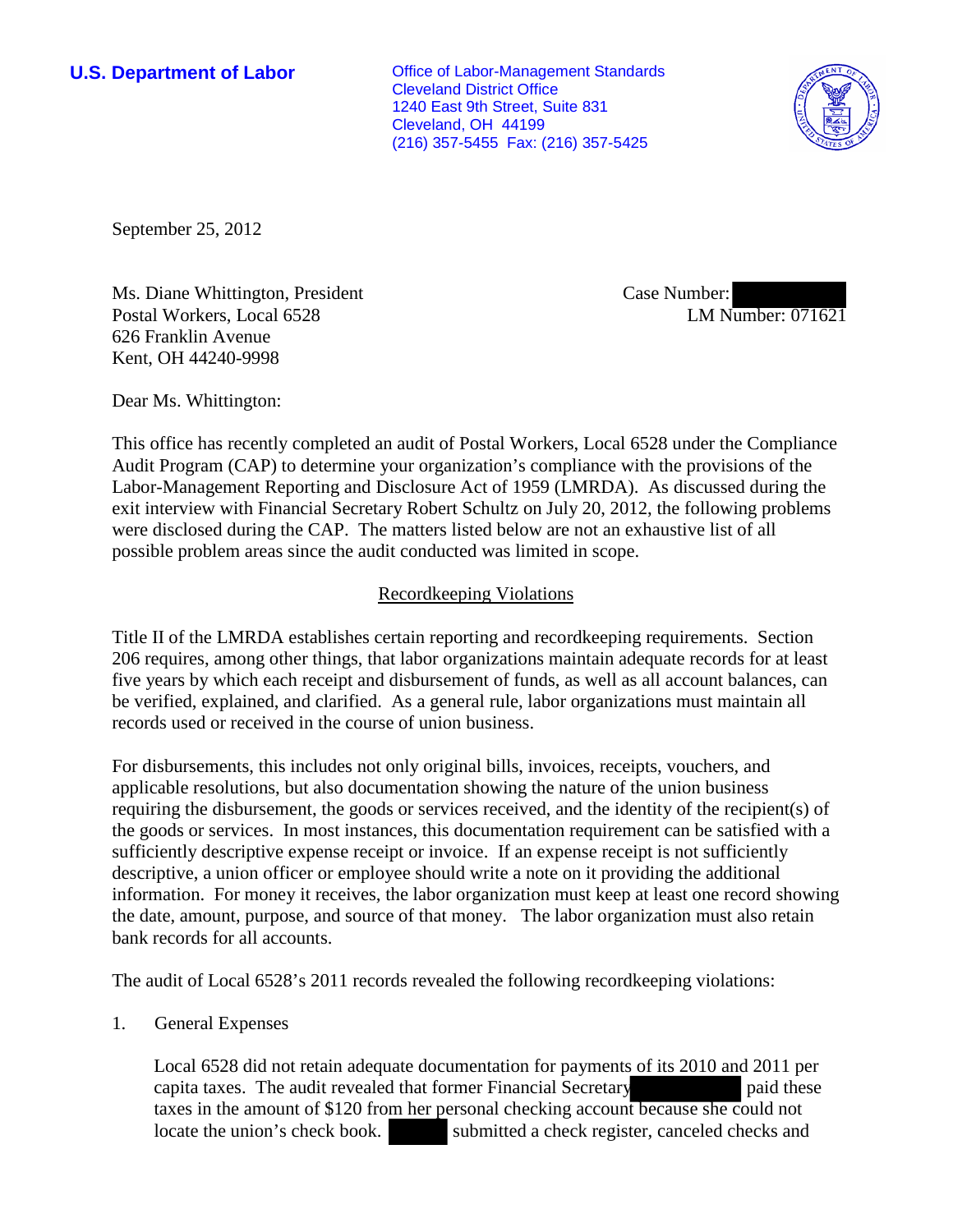bank statements from her personal checking account as supporting documentation for these expenses during the audit.

As noted above, labor organizations must retain original receipts, bills, and vouchers for all disbursements. The president and treasurer (or corresponding principal officers) of your union, who are required to sign your union's LM report, are responsible for properly maintaining union records.

2. Failure to Record Receipts

Local 6528 did not record in its receipts records some employer dues checkoff totaling at least \$278. For example, a receipt for May 2011 was not recorded in the union financial records. Union receipts records must include an adequate identification of all money the union receives. The records should show the date and amount received, and the source of the money.

3. Information not Recorded in Meeting Minutes

During the audit, former Financial Secretary **indicated that she and former** President authorized all expenses without approval of the executive board or membership. Article 5 indicates that "all expenses as approved by the President or Executive Board, or by action of a general regular or special membership meeting." In addition, Article 5 indicates that the Secretary-Treasurer/Financial Secretary "must take and maintain in a permanent file the minutes of all Executive Board, and General or Special Membership Meetings and keep a record of all members attending such meetings." Local 6528 maintained no minutes for the fiscal year ending December 31, 2011. Minutes of all membership or executive board meetings must report any disbursement authorizations and/or financial report made at those meetings.

Based on your assurance that Local 6528 will retain adequate documentation in the future, OLMS will take no further enforcement action at this time regarding the above violations.

## Reporting Violations

The audit disclosed a violation of LMRDA Section 201(b), which requires labor organizations to file annual financial reports accurately disclosing their financial condition and operations. The Labor Organization Annual Report (Form LM-4) for the fiscal year ended December 31, 2011 had not been filed; however, a copy of the report was given to me on July 20, 2012. The report was deficient in the following area:

## Failure to File

The law requires the president and treasurer or corresponding principal officers of each labor organization to file an annual financial report with the Office of Labor-Management